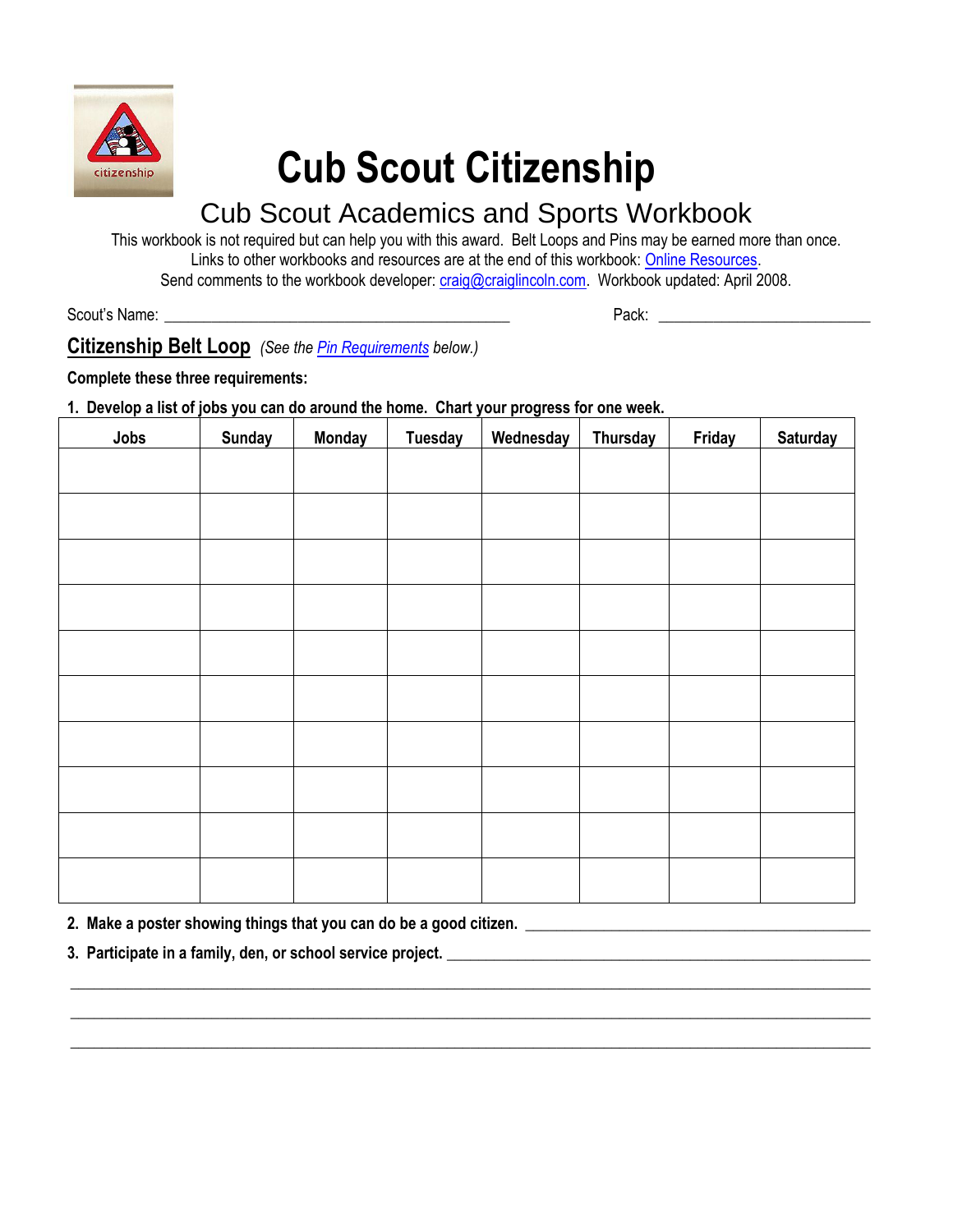## <span id="page-1-0"></span>**Citizenship Pin**

Earn the Citizenship belt loop, and complete five of the following requirements:

| 4. Conduct a <b>home safety or energy audit</b> and inspect your home. Talk with your parent or adult partner about |
|---------------------------------------------------------------------------------------------------------------------|
|                                                                                                                     |
|                                                                                                                     |
|                                                                                                                     |
|                                                                                                                     |
|                                                                                                                     |
|                                                                                                                     |
|                                                                                                                     |
|                                                                                                                     |
|                                                                                                                     |
|                                                                                                                     |
|                                                                                                                     |
|                                                                                                                     |
| 6. Visit a court room<br><u> 1980 - Andrea Andrew Maria (h. 1980).</u>                                              |
|                                                                                                                     |
|                                                                                                                     |
|                                                                                                                     |
|                                                                                                                     |
|                                                                                                                     |
|                                                                                                                     |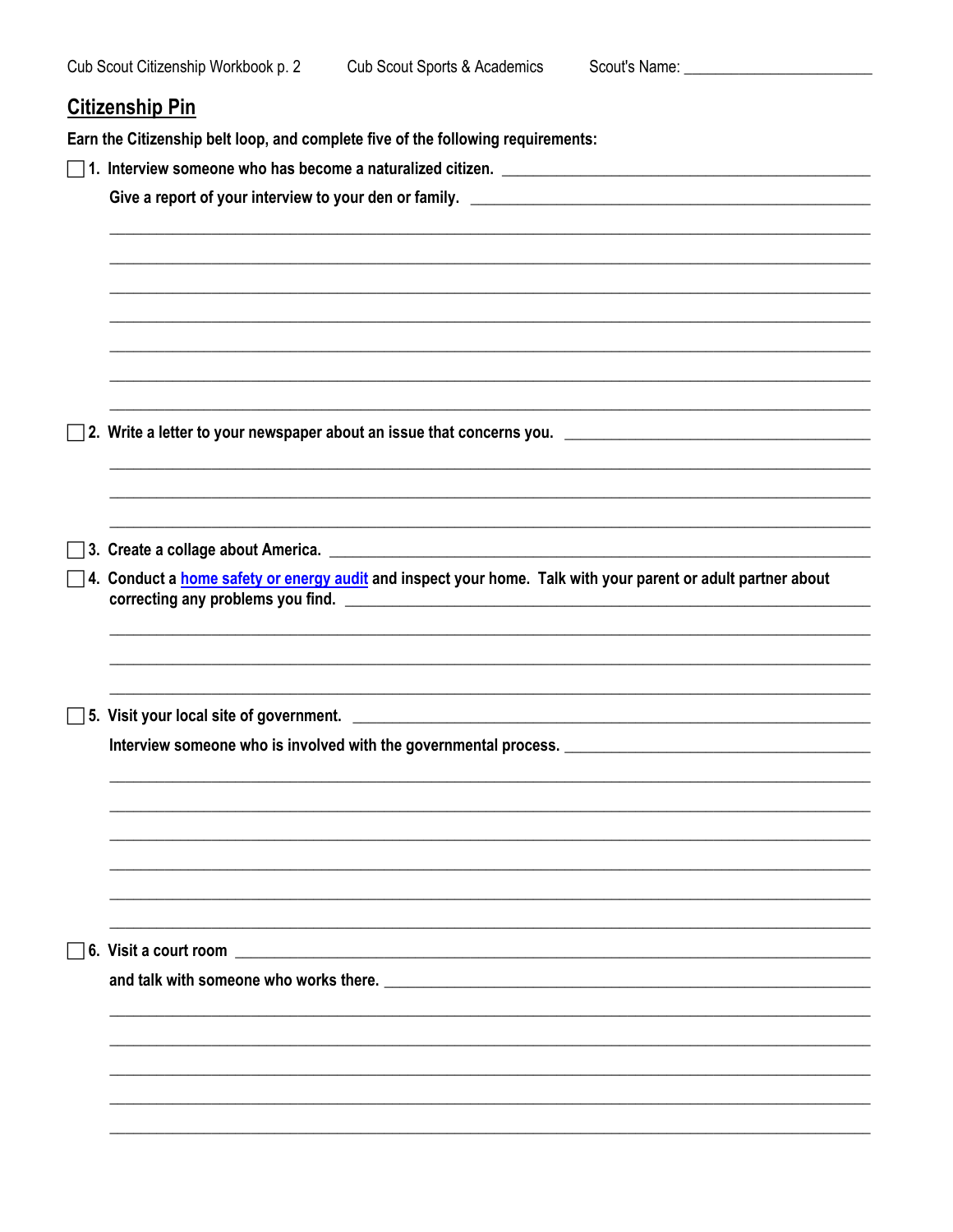**\_\_\_\_\_\_\_\_\_\_\_\_\_\_\_\_\_\_\_\_\_\_\_\_\_\_\_\_\_\_\_\_\_\_\_\_\_\_\_\_\_\_\_\_\_\_\_\_\_\_\_\_\_\_\_\_\_\_\_\_\_\_\_\_\_\_\_\_\_\_\_\_\_\_\_\_\_\_\_\_\_\_\_\_\_\_\_\_\_\_\_\_\_\_\_\_\_**

<span id="page-2-0"></span>

| Online Resources (Use any Internet resource with caution and only with your parent's or guardian's supervision.)         |  |  |  |  |  |  |  |
|--------------------------------------------------------------------------------------------------------------------------|--|--|--|--|--|--|--|
| Cub Scout Advancement: http://usscouts.org/advance/cubscout/ranks.asp                                                    |  |  |  |  |  |  |  |
| Tiger: http://meritbadge.org/wiki/index.php?title=Tiger Wolf: http://meritbadge.org/wiki/index.php?title=Wolf            |  |  |  |  |  |  |  |
| Bear: http://meritbadge.org/wiki/index.php?title=Bear Webelos: http://meritbadge.org/wiki/index.php?title=Webelos        |  |  |  |  |  |  |  |
| Cub Scout Academics and Sports Workbooks: Demonstrational or- Demonstrational Sports                                     |  |  |  |  |  |  |  |
| Webelos Activity Badge Workbooks: > usscouts.org -or- > meritbadge.org                                                   |  |  |  |  |  |  |  |
| Boy Scouts of America: http://www.scouting.org/<br>Guide to Safe Scouting<br>▶ Age-Appropriate Guidelines for Activities |  |  |  |  |  |  |  |
| U.S. House of Representatives: http://www.house.gov<br>U.S. Senate: http://www.senate.gov                                |  |  |  |  |  |  |  |
| The U. S. Constitution Online: http://www.usconstitution.net<br>The White House: http://www.whitehouse.gov               |  |  |  |  |  |  |  |
| FirstGov, U.S. General Services Administration: http://www.firstgov.gov                                                  |  |  |  |  |  |  |  |
| GovSpot: http://www.govspot.com                                                                                          |  |  |  |  |  |  |  |
| National Crime Prevention Council: http://www.nationaltcc.org                                                            |  |  |  |  |  |  |  |
| American Assn. of Family and Consumer Sciences: http://www.aafcs.org<br>National Safety Council: http://www.nsc.org      |  |  |  |  |  |  |  |
| Home Energy Audits:<br>Alliance to Save Energy<br>► Dept of Energy<br>Energy Star                                        |  |  |  |  |  |  |  |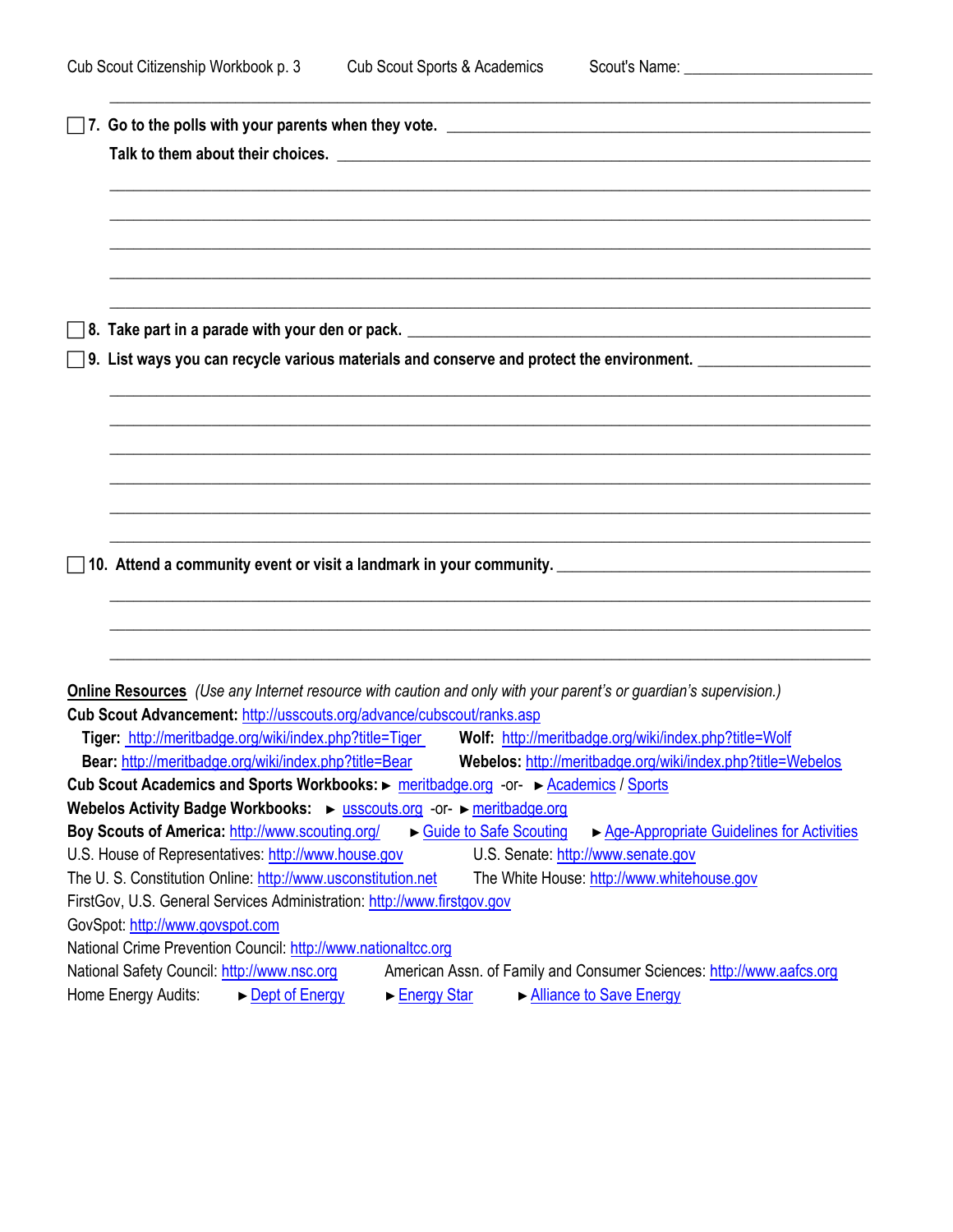#### **Sample Home Safety Checklist**

<span id="page-3-0"></span>Check safety steps that being taking in your home. Write N/A if the item is not applicable. Items left blank may present a safety hazard. This list provides some sample safety steps you might take. Ask your parent or guardian for help.

#### **Stairways, Halls, and Outdoor Steps**

- Stairways with three or more steps have a strong handrail.
- \_\_\_ Stairs/halls are kept free from boxes, toys, brooms, tools, etc.
- Gates at top and bottom of stairs prevent children from falling.
- The head and foot of stairs have no small or loose rugs.
- Stair carpeting or covering is fastened securely.
- Stairways & halls have good lighting, controllable at each end.

#### **Kitchen**

- Matches are kept where children cannot get them.
- Knives & sharp instruments are kept in knife drawers or holder.
- Can openers don't leave sharp edges on cans.
- \_\_\_ Disinfectants & cleaning products are out of reach of children.
- Pan handles are turned away from stove edges.
- Spilled grease, water, or bits of food are wiped up immediately.
	- \_\_\_ Pot holders are within easy reach.
- \_\_\_ A fire extinguisher is mounted near the stove.

#### **Bathroom**

- \_\_\_ Tub and shower are equipped with strong handholds.
- Tub floor has non-slip surface.
- Poisons are marked, sealed shut, and out of reach of children.
- Medicines are out of reach of children in childproof containers.
- No one takes medicine in the dark.

#### **Attic and Basement**

- \_\_\_ Ladder is strong, solid, and sturdily constructed.
- \_\_\_ Stairway is sturdy and well lighted.
- \_\_\_ Children keep skates and play gear in a specific place.
- Walls and beams are free from protruding nails.
- Fuses or circuit breakers are the proper size.
- Rubbish & flammable materials are in covered metal cans.
- Wastepaper is kept away from furnace and stairs.

## **Living Room and Dining Room**

Furniture is placed to allow easy passage in an emergency.

- Before bedtime, furniture placement is checked for orderliness.
- Furniture and woodwork solid, in good repair, and free from.
- Fireplace screen fits snugly.
- Rugs are fastened or laid on non-slip pads.
- \_\_\_ Rugs are kept from curling at their edges.
- Wax on floors is thoroughly buffed.
- \_\_\_ Fire in fireplace is extinguished at bedtime.
- \_\_\_ Candles are in stable holders and fully extinguished after use.

#### **Bedroom**

- Smoke alarm has fresh battery or electrical connection & is tested regularly.
- Carbon monoxide detector has fresh battery or electrical connection and is tested regularly.
- Furniture placement for clear passage between bed and door.
- Light switch or lamp is within easy reach from bed.
- \_\_\_ A night-light illuminates bedroom or hall.
- Bureau and dresser drawers are closed when not in use.
- Bar across bunk beds helps prevent falls.
- \_\_\_ Children are taught not to lean against windows or screens.
- Sturdily screen low windows to prevent children from falling.
- Smoking in bed is prohibited.
- Gas and electric heating devices are turned off at bedtime.

#### **Nursery**

- Bars on cribs are closely spaced.
- Crib is approved by Consumer Products or similar.
- \_\_\_ Crib is free from sharp edges or corners.
- Sleeping garments and covers keep baby warm without danger of smothering.
- Pillows are kept out of bassinet or crib.
- No thin, plastic material is in or near the crib.
- \_\_\_ Children are taught not to give marbles, etc. to younger children.
- \_\_\_ Toys are sturdy & have no sharp edges.
- Nontoxic paint is used on baby furniture and toys.
- \_\_\_ All houseplants are nonpoisonous.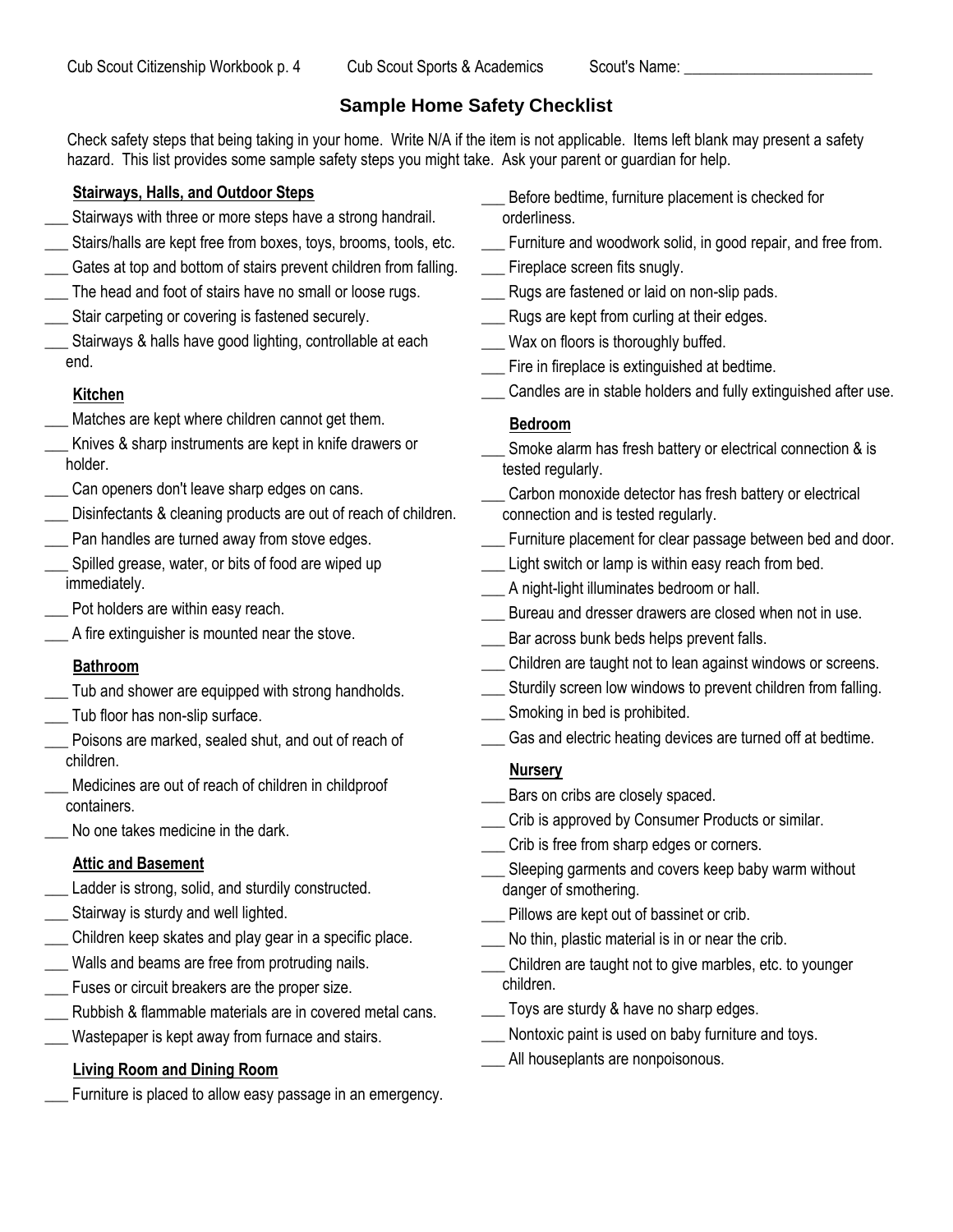#### Sample Home Safety Checklist **(page 2)**

#### **Stoves, Furnaces, and Heaters**

- Stoves are away from curtains.
- Stoves & furnaces are inspected & cleaned annually.
- Gas burners are properly adjusted and free from leaks.
- Gas water and space heaters are equipped with vents or flues.
- Water heater or boiler has a safety valve & is checked yearly.
- Flames of gas burners are protected from drafts.
- Insulating shield protects woodwork within 18" of furnace, etc.
- Keep flammable materials away from stoves, furnaces, etc.
- A wrench is stored near the shut-off valve of outside gas line.

#### **Porch, Yard, and Garage**

- Railings and banisters are sound and inspected periodically.
- Steps and walks are kept free from ice and snow.
- Yard/play space are free from holes, stones, glass, etc.
- Tools and dangerous articles are out of reach of children.
- Dangerous products & chemicals are kept in original containers in locked storage areas.
- \_\_\_ Wires and low fences are brightly painted or clearly marked.
- Wells, cisterns, and pits are kept securely covered. Disposable materials are not burned outside.
- 
- An area is marked off in the garage for bicycles, wagons, etc. Lawn mower is equipped with proper safeguards.

## **Workshop**

- Good ventilation exists, especially when sanding.
- Safety goggles and/or face mask are available, with eyewash.
- Baking soda is kept handy to neutralize acid burns.
- \_\_\_ All electrical tools are either three-wire or double-insulated.
- Work area is well lit & free of clutter, scraps, rags.
- All tools have a place & are in their place.
- Guards are in place on all power tools.
- A push stick is available for use with power saws.

#### **Electrical Devices and Fixtures**

- Electrical fixtures and appliances are located & used beyond arm's length of the sink, stove, tub, shower, or other grounded metal unless outlet is protected by a ground-fault interrupter.
- Do not touch electrical fixtures or appliances with wet hands.
- Disconnect seldom-used appliances when not in use.
- \_\_\_ All pull-type sockets have an insulating link.
- \_\_\_ Household appliances are disconnected before repairs.
- Unused, open, screw-type sockets are plugged closed.
- Frayed or worn electric cords are promptly replaced.
- Long trailing cords are not in evidence.
- Cords are kept out from under rugs, doors, and furniture.
- \_\_\_ UA-approved extension cords are the proper size.
- \_\_\_ Children are taught never to touch electric sockets or fixtures.
- \_\_\_ Fuses are adequate for the load and are not bypassed.
- \_\_\_ Circuit breakers are not overloaded.

#### **General**

- At least one smoke detector in each bedroom & garage.
- Everything has a place and is in its place.
- \_\_\_ Stepladders are in good repair and stored out of the way.
- \_\_\_ Window screens and storm windows are securely fastened.
- Guns are stored unloaded and in locked cases.
- Guns and ammunition are stored separately.
- Children are permitted to use only blunt-end scissors.
- \_\_\_ Housework clothing has no drooping sleeves, sashes, or frills.
- Shoes worn for housework have low heels.
- All shoes are in good repair.
- Kerosene, gasoline, paint thinners, and other volatile materials are stored outside in special, clearly marked metal containers.
- Oil mops, dust rags, painting equipment, and other oily materials are stored outside in open metal containers.
- \_\_\_ Everyone turns on a light before entering a dark room.
- Matches are extinguished before they're thrown away.
- Children are never permitted to play with matches.
- Fire extinguishers are readily available.

#### **For Emergency**

- Know how to get emergency help (911, poison control, etc.).
- Be able to find water, gas, & electric shutoffs. Check annually.
- \_\_\_ First aid kit approved by your doctor/American Red Cross.
- Know basic first aid procedures.
- \_\_\_ Have a fire escape plan from your home.
- \_\_\_ Emergency water supply.
- \_\_\_ Handheld flashlights readily available.
- In earthquake-prone areas, make sure that the water heater and bookcases are bolted to the walls.